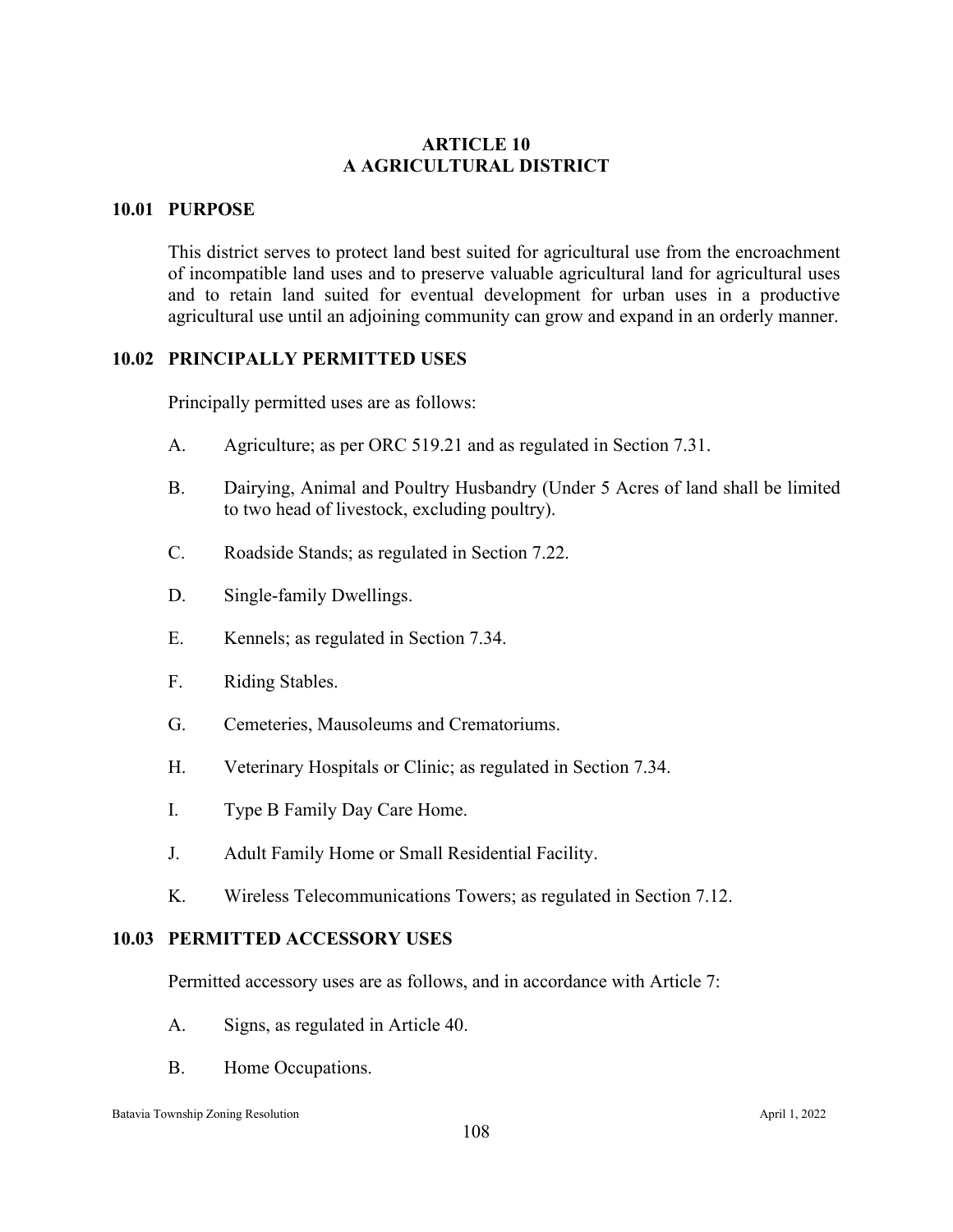C. Any use or structure customarily accessory and incidental to any of the permitted uses.

# **10.04 CONDITIONALLY PERMITTED USES ARE AS FOLLOWS:**

Conditionally permitted uses are as follows:

- A. Agricultural Services.
- B. Airports.
- C. Clubs.
- D. Golf Courses.
- E. Bed and Breakfast Facilities.
- F. Educational Institutions.
- G. Religious Places of Worship.
- H. Government Owned Buildings
- I. Non-Commercial Recreation Areas.
- J. Secondary Dwelling Units; as regulated in Article 7.
- K. Recreational Vehicle Park or Campground; as regulated in Article 7.
- L. Outdoor Stoves or Furnaces on lots three (3) acres or less; as regulated in Section 7.28.

# **10.05 MINIMUM LOT AREA, LOT WIDTHS AND EXCEPTIONS**

The minimum lot area and width for properties in the A Agricultural District shall be as follows:

- A. All agricultural buildings, structures and uses as defined by the ORC are exempt from these regulations if on five (5) acres or more.
- B. All agricultural buildings and structures used for dairying and animal husbandry on parcels less than five (5) acres shall be located no closer than 75feet to an adjoining property line. Poultry shall be excluded from this regulation.

Batavia Township Zoning Resolution April 1, 2022